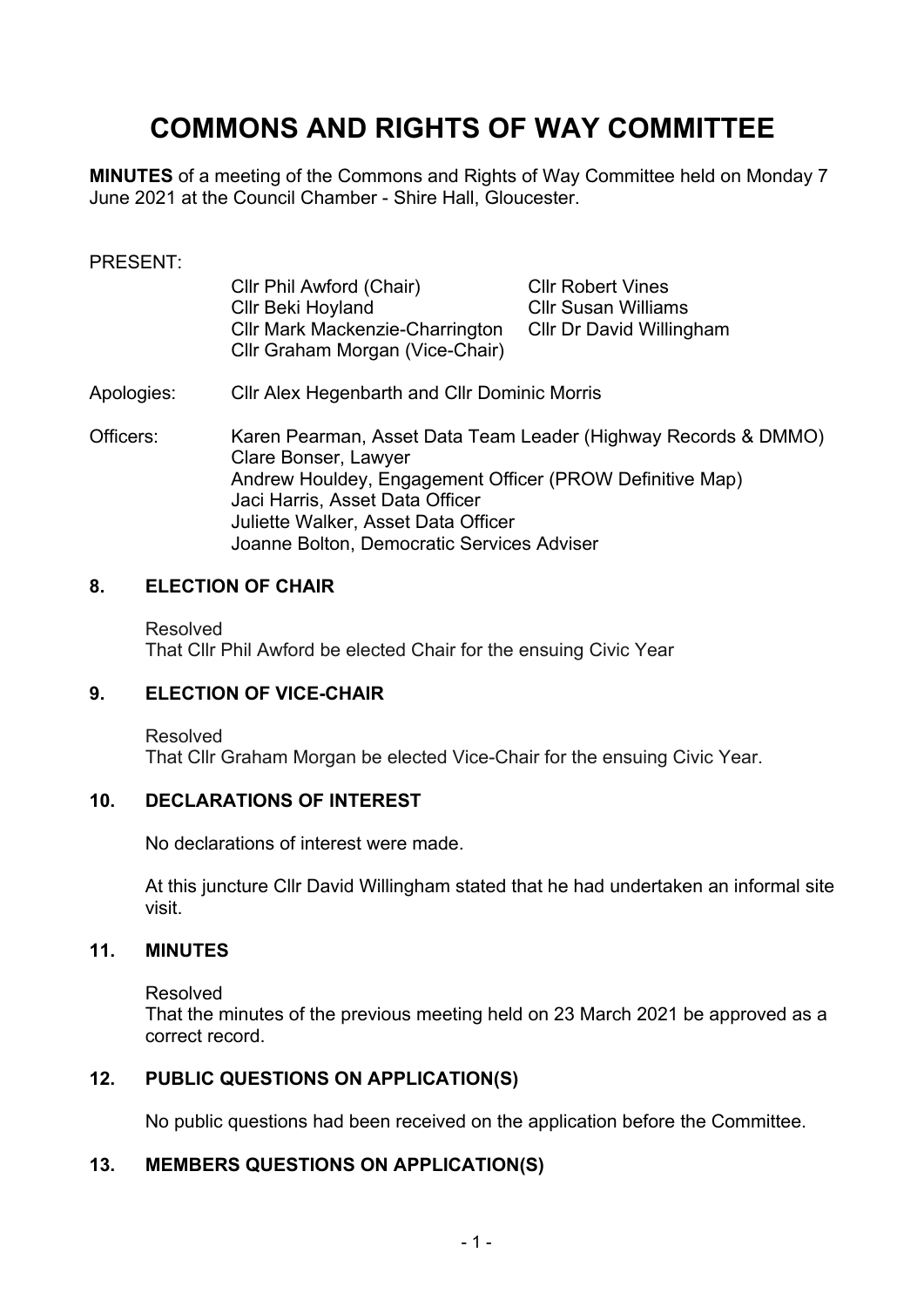No questions from members had been received on the application before the Committee.

# **14. APPLICATION FOR A MODIFICATION ORDER TO ADD A PUBLIC FOOTPATH AT BREAKHEART HILL, NORTH NIBLEY, GLOUCESTERSHIRE**

- 14.1 Jaci Harris, Asset Data Officer, gave a detailed presentation to the Committee aided by a PowerPoint presentation, which included photographs of the claimed route under consideration. *(For information: A copy of the presentation slides has been uploaded to the Council's website*.)
- 14.2 The Committee considered the application for a Definitive Map Modification Order (DMMO) for the claimed route located in the Parish of North Nibley, Stroud, Gloucestershire. The claimed route was shown running between points A-B-C on the Plan attached at Appendix JH3 to the report.
- 14.3 The Committee was advised that the when deciding whether or not to make an order the standard of proof required to show that public rights existed was that there was sufficient evidence to 'reasonably allege' that they existed. This was quite a low threshold and below the civil standard of proof or "balance of probabilities". It was not necessary for evidence to be conclusive or based on the criminal standard of proof or 'beyond reasonable doubt'.
- 14.4 The Committee was advised that if the case was finely balanced and it was considered that there was genuine conflict in the evidence, for example between the evidence of users on the one hand and Landowner on the other, then an order should be made so that the evidence could be tested at a public inquiry.
- 14.5 The Committee was advised that in the event that they determined that an order should not be made, the applicant had the right to appeal against the decision to the Secretary of State. Similarly if the Committee determined that an order should be made the Landowner had the right to appeal. Therefore any order made today was still open to challenge.
- 14.6 The Committee was informed that the applicant had stated that the claimed path connected Public Footpaths CNN9 to CNN10. The accompanying plan however, at Appendix JH2 to report, identified the claimed path as a straight diagonal line across the field which incorporated approximately 40m of designated Public Footpath CNN9 (part of which was legally diverted around the reservoir in 1979). The 40m section of path was annotated by the Case Officer for identification purposes only as running between points X and Y. The Definitive Map provided conclusive evidence as to the existence and status of that section of claimed path designated as Public Footpath CNN9 (without prejudice to higher rights). The user evidence submitted had consisted of pedestrian use only and therefore no further consideration was necessary for that section of path.
- 14.7 The Asset Data Officer explained that with regard to the opposite end of the claimed route near CNN10, the applicant had identified a path that appeared to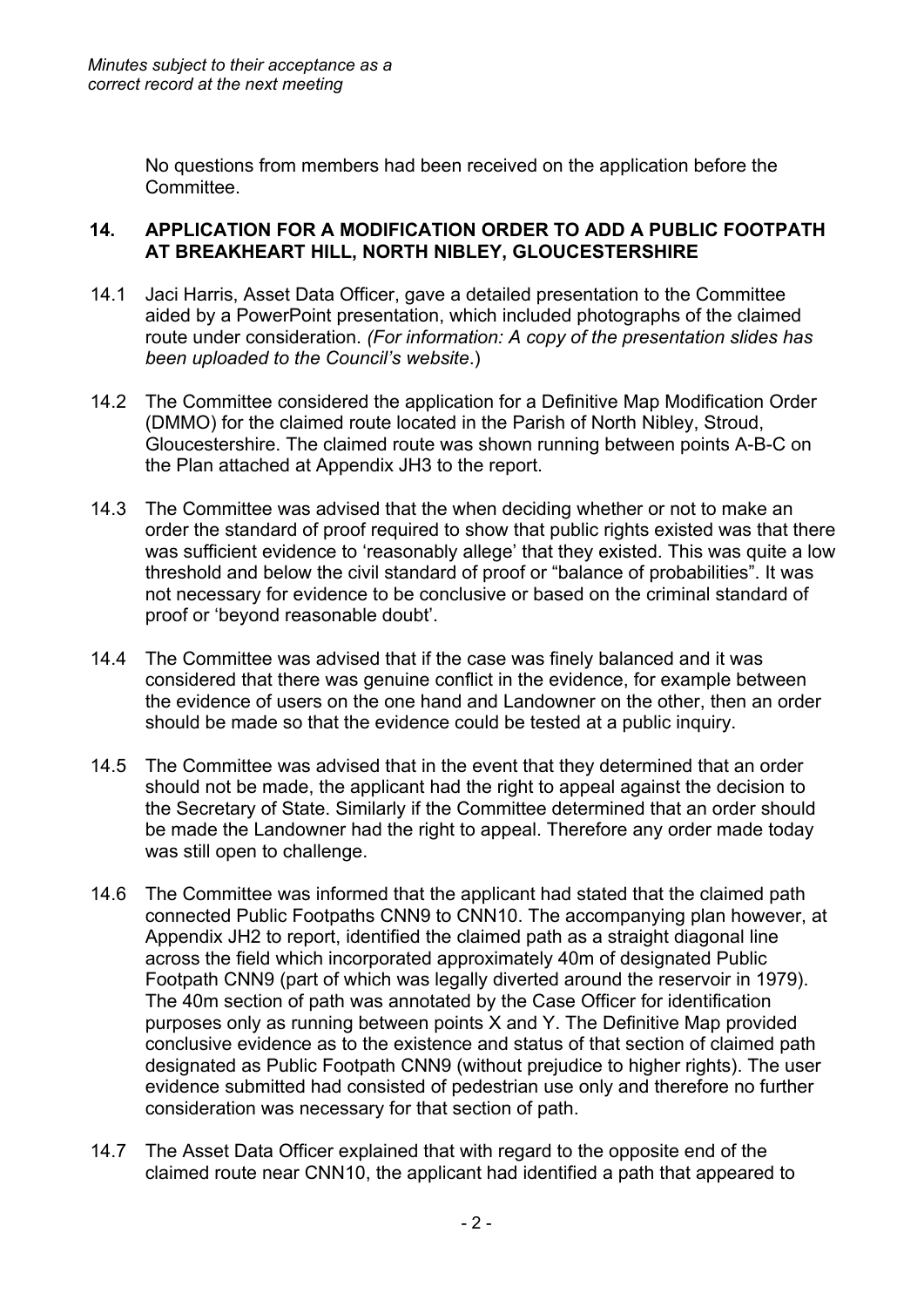pass through the field boundary south of the field gate before connecting with Public Footpath CNN10. The applicant had also submitted a User Evidence Statement ("UES") and in response to Q.3 described the application route, and responded: "*This is indicated on the attached map from stile to stile…"* Applicants were not expected to be cartographers and therefore an email dated 30 March 2021 was sent to Mrs Gibbs seeking clarification of the route used at that point. Two maps were attached, one of the route as originally claimed and the other at Appendix JH3 to the report which showed the path connecting with the track at a section of fencing adjacent to the field gate which was referred to as a 'stile' by nearly everyone associated with this application including the current landowner, Mr Moss, before then proceeding along the track to connect with Public Footpath CNN10. The applicant was asked to clarify which route she used. She responded on 31 March 2021 stating "*The route I took was A to B and B to C and always over the stile".* The Asset Data Office explained that the applicant's statement confirmed the route used as shown on the plan at Appendix JH3.

- 14.8 The field over which the claimed path crossed was visited on 21 January 2020 and then again on 1 March 2021. The Asset Data Officer described the findings of the site visits. She explained that the claimed path commenced at the point marked A on the plan at its junction with Public Footpath CNN9. It ran in a generally east north easterly direction for approximately 138 metres across the field to the point marked B on the plan. The path then continued for a further 8m in a generally easterly direction to a point marked C at its junction with Public Footpath CNN10. A stile was located at point A and a 'stile' (without a step) was located at point B adjacent to an old padlocked wooden field gate. The claimed path viewed from points A and B could be identified on the ground and was found to be unenclosed and unsurfaced across a grass field.
- 14.9 The Committee noted that the current landowner, Mr Moss, had confirmed that he had installed a stock fence and 2 padlocked wooden field gates in October 2019 and planted a mixed native hedge one month later around the field. The work had resulted in the obstruction of the claimed path running diagonally A-B across the field.
- 14.10 The Asset Data Officer drew the Committee's attention to the dotted red line on the plan at Appendix JH3, which was set out around the perimeter of the field between the natural field edge and the stock fence installed and the hedgerow planted in 2019. Part of the track had served for many years as private access to the reservoir but now additionally served as the route of a signed permissive path provided by the current landowner, Mr Moss. White directional waymarks had been erected along the route stating *'Permissive Footpath'.*
- 14.11 The Asset Data Officer advised the Committee that prior to Mr Moss taking ownership of the land in September 2019, the land was for many years in the ownership/ tenancy of the Pegler family. There was some evidence that the Merchant Venturers Charity had an interest in the land also.
- 14.12 The Committee was informed that historic documents such as Tithe, Inclosure and Finance Act maps did not show the claimed path. However, the 1950's statutory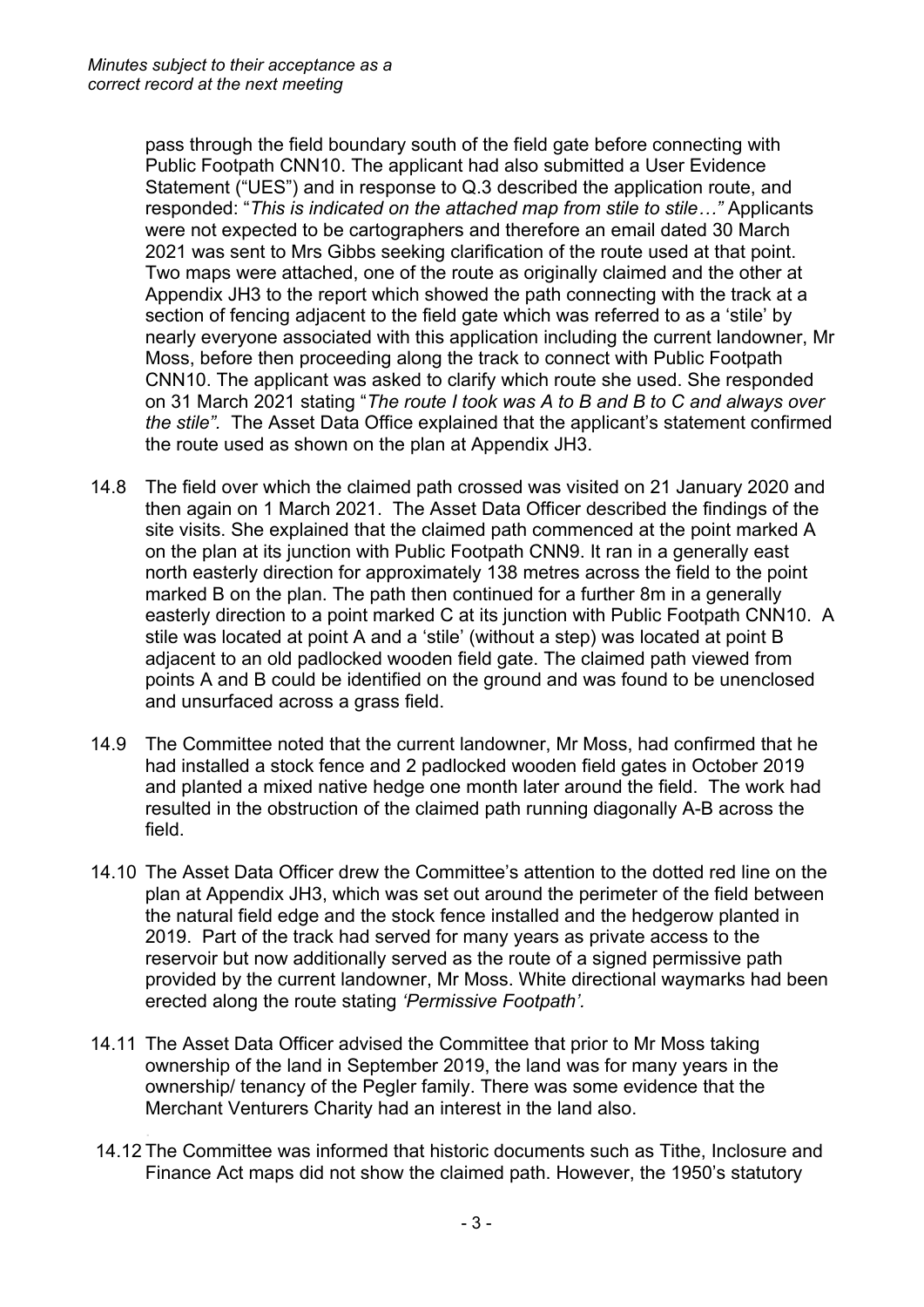process of compiling the DMS (legal record of public rights of way) provided background information with regard to the claimed path and detailed a conflict within the legal record which affected it. Separately, internal files belonging to Gloucestershire County Council suggested a level of concern held by the Ramblers' Association and North Nibley Parish Council with regard to the obstruction of Public Footpath CNN9 and their interest in the route of the claimed path over the period 1996 - 2007. The Asset Data Officer indicated that the 1950s process had been detailed in the report to provide the Committee -particularly the new members to the Committee, with background information on the DMS process.

- 14.13 The Committee noted that as part of the DMS process Gloucestershire County Council initially provided parish councils in 1950 with maps to identify the paths that they considered to be public rights of way. A parish meeting was required to be held before the maps were submitted to the County Council. Members' attention was drawn to North Nibley's original submission at Appendix JH5 to the report. It showed that the path subject to the application was not claimed. The Asset Data Officer explained however that it was important to consider the route designated as Public Footpath CNN9. It was originally claimed as a bridleway and was identified by a line drawn in red ink, numbered 9 and shown running through Millend Wood around Breakheart Quarry. Importantly, the eastern end of the path was shown terminating at the end of the wood.
- 14.14 The Committee noted that a requirement for a claim of presumed dedication was that the path had definite start and end termination points, either at a designated highway or a place of popular resort. The Asset Data Officer explained that it could be inferred that some discussion took place with regard to the termination of the eastern end of path No.9 due to the fact that it did not end at a highway or a place of popular resort. The original submission identified two routes drawn in pencil from the red line termination point; one of which continued in a generally north north easterly direction to connect with the 41472 highway and the other continued in a generally east north easterly direction to connect with a footpath marked with a blue pen annotated No.10.
- 14.15 The Asset Data Officer explained that the submissions once completed were collated by the Divisional Surveyor's Office at the County Council where officers would examine the returned maps. The draft map did not show the route of the claimed path but it was important to note that the eastern end of CNN9, identified as a bridleway, was shown extending beyond Millend Wood in a north north easterly direction to the 41472 highway, one of the routes marked in pencil on the original submission. The accompanying statement indicated that the bridleway started at the 41472 highway, crossed Millend Wood to Breakheart Hill, across field parcel numbers 717, 720a & 726 back to the 41472 highway.
- 14.16 The Committee was informed that as a result of the public consultation, an objection was received with regard to CNN9 from Merchant Venturers, on 22 June 1954. The complaint stated: "*That CNN9 should be shown between OS 722 & 720 and not through OS 720a. Is this a draughtsman's error?"*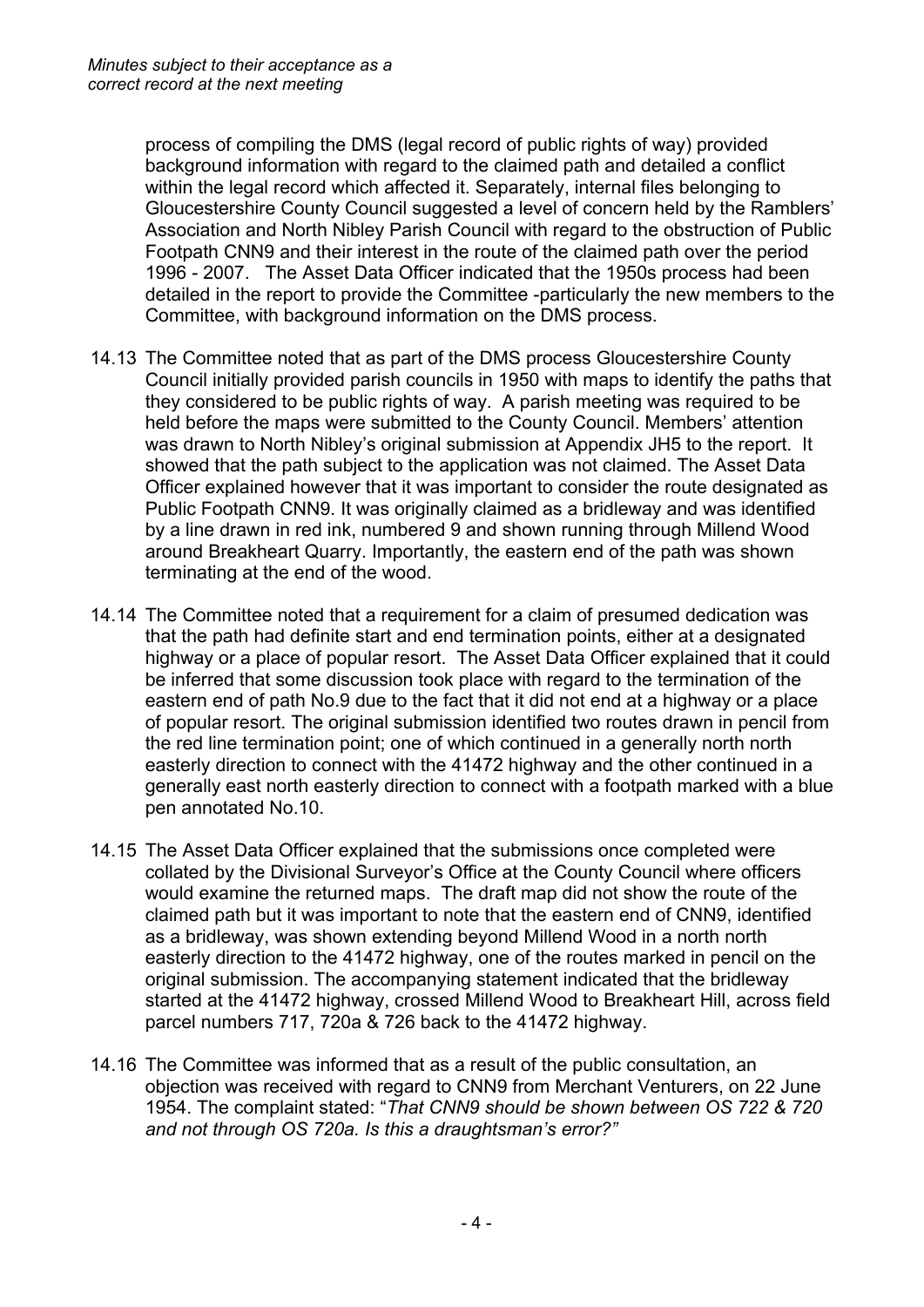- 14.17 The Asset Data Officer explained that the notes by the County Surveyor's department following investigation stated: *Submitted by Parish Council as far only as is shown marked on OS through Millend Wood. When questioned, Parish Clerk stated that it should continue, north, as shown on the Draft Map. On site, the track* (CNN9; Case Officer's annotation) *is well worn and there is a stile at its east end. From the stile, there are plain signs of use by pedestrians in an ENE direction to a field gate which leads to the south end of CNN10. The field gate has a notice on its top bar "Please shut this gate". There is no sign of a track from the wood N to the road as indicated at present on Draft Map, nor is there any stile at the first boundary from the road. It would seem that the NE end of the path, as marked on the Draft Map is an error."*
- 14.18 It was reported that any claims regarding omitted paths from the draft map or objections to paths shown on it were referred back to the parish councils and landowners, and agreement sought to alter the maps or secure withdrawal of the objection. Where agreement could not be reached, a hearing was arranged, to hear the representations and objections made to the County Council in connection with the Footpath Survey. The barrister then subsequently submitted their recommendations, which were in turn ratified by the County Council's Highways Committee.
- 14.19 The Asset Data Officer provided the Committee with the details of the objections as set out in the report. She also explained that fresh O.S 6" 1924 edition maps were prepared called the Draft Modified Maps to reflect the determinations made following investigation at the draft map stage. Those were placed on deposit for 28 days during which time any individuals could comment/ object. Notice of the determinations was placed in the London Gazette, The Citizen and The Stroud, News and Journal on 28 October 1960.
- 14.20 The Committee was informed that the entry regarding CNN9 was as follows "*Reclassify to footpath the whole of bridle road CNN.9 from County Road 41472 at Millend Wood to the point where it re-joins County road 41472 at Breakheart Hill, and realign via O.S. field Nos. 720a, 719 and 721".* In addition to the two committee dates noted against objection No.18, the entry in the newspapers confirmed that the alignment issue was determined and accepted by the Highway Committee. The Asset Data Officer explained that there was no map to confirm the route of the re-aligned section of CNN9. However, a compass bearing of ENE from the termination point shown on North Nibley Parish Council's original submission suggested a route similar to that of the claimed path and followed the second route marked in pencil on the original submission. Although the statement was modified to correctly reflect the determination; re-classification and the re-alignment, the Modified Draft Map merely reflected the re-classification to footpath. The realignment of CNN9 was not shown. The error of not reflecting the re-alignment of CNN9 on the Modified Draft Map was transposed onto the Provisional Map and then onto the final Definitive Map.
- 14.21 The Committee was informed of the details of the correspondence with North Nibley Parish Council regarding the obstruction of CNN9 and use of the claimed path. It was explained that. Mr Powell, a North Nibley Parish and Stroud District Councillor,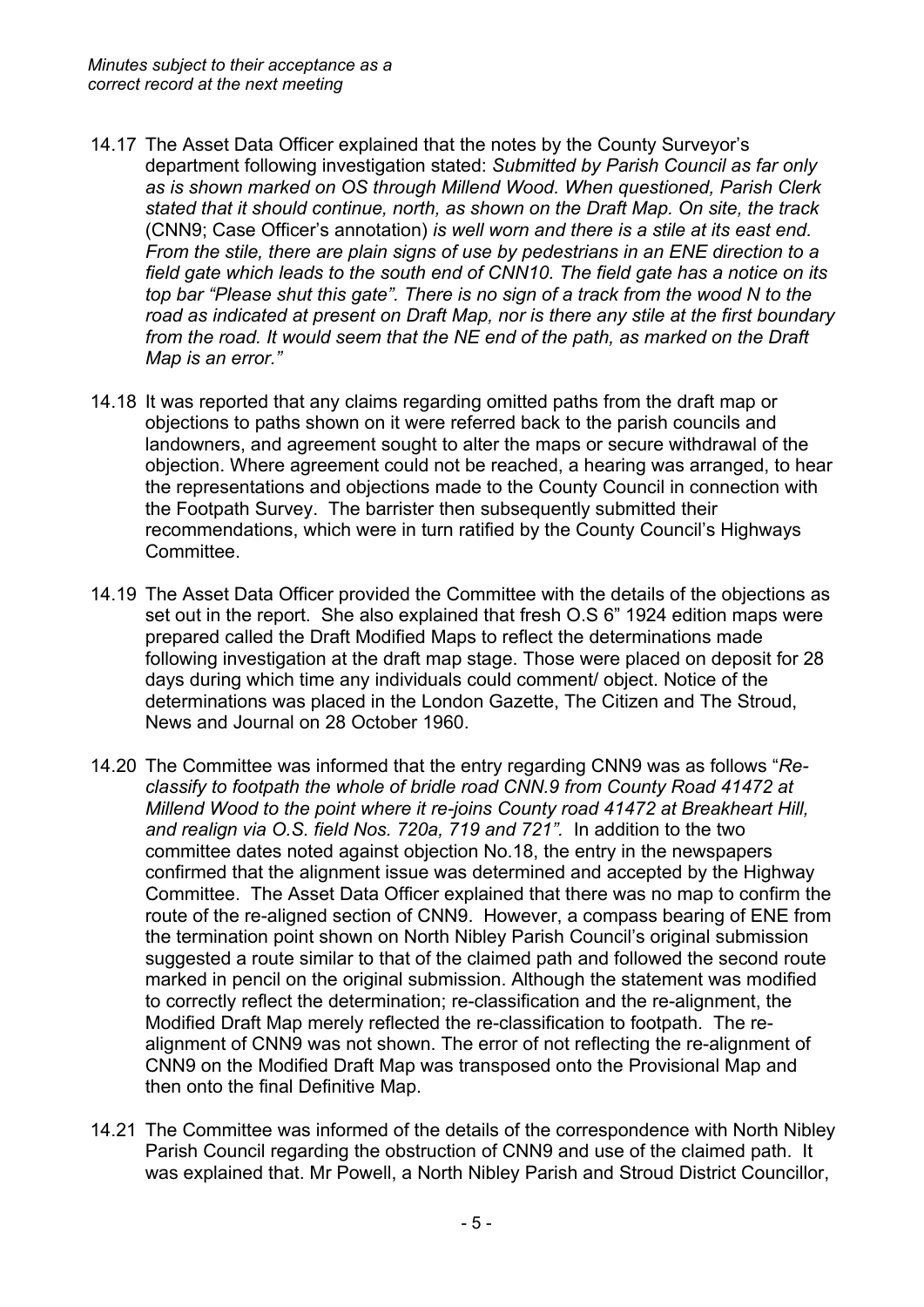took a keen interest in the public rights of way network, ensuring that any obstructions were brought to the attention of the Public Rights of Way ("PROW") Team.

- 14.22 A report was submitted by Mr Powell on 17 November 1999, which stated with regard to CNN9: *"Eastern exit path to Stinchcombe Hill-Whiteway Road does not exist*". It was explained that the obstruction of CNN9 by a wall meant that the public could not access the 41472 highway. A PROW officer responded to North Nibley Parish Council by letter dated 26 November 1999 detailing the anomaly with regard to CNN9 and the claimed path on the DMS and advised that the matter had been passed to the Highway Records Team. The PROW officer also asked Mr Powell if he could ascertain whether it was possible to walk the section of route highlighted green, as shown on the statement (i.e., 720a, 719 and 721, thereby connecting with CNN10). The PROW Officer had felt that it was reasonable to regard it as the intended route and that it would therefore be inappropriate to force a route through parcel number 726.
- 14.23 The Asset Data Officer drew the Committee's attention to the map at Appendix JH14. The map under cover of a letter dated 9 December 1999 was sent by the PROW officer to Mr Powell to identify the route used by the public. The PROW officer highlighted in green the routes of CNN9 and CNN10 excluding the section of claimed path subject to this report which was highlighted pink. The field parcel numbers recorded on the written statement were also provided.
- 14.24 The Committee was shown the photographs at Appendix JH15 taken by Mr Powell on 23 December 1999 which were returned to PROW on 7 January 2000 with the accompanying map annotated. On the returned map, Mr Powell had annotated the pink route drawn by the PROW officer: *"This red route not viable into 719".* He drew a second route connecting the stile at point H with the stile adjacent to the field gate at point J. Against that route he added the words: *"This red route in current use".* The path followed the alignment of the claimed path.
- 14.25 The Committee was informed that a site visit took place on 22 October 2003 between Mr Powell of North Nibley Parish Council and Andrew Houldey of Highway Records and Mr Hawking, Diversions Officer, Gloucestershire County Council. Resulting from that site visit it was suggested that the best way forward was to process a Public Path Order to extinguish the eastern section of CNN9 in favour of the route of the claimed path as used by the public. Mr Powell agreed to sound out the landowner.
- 14.26 The Asset Data Officer explained that Mr Powell wrote to Mr Houldey of Highway Records on 4 November 2003**.** The letter, copied to Mr Pegler and to the Parish Council, detailed his understanding of the problems using CNN9. He also confirmed that he had spoken to Mr Pegler who was quite happy with the situation as currently walked; he had advised Mr Peglar that the County Council would contact him to resolve the anomaly.
- 14.27 The Committee was informed that an Excel spreadsheet of PROW diversions included an entry dated 25 November 2003 for the diversion of CNN9. It stated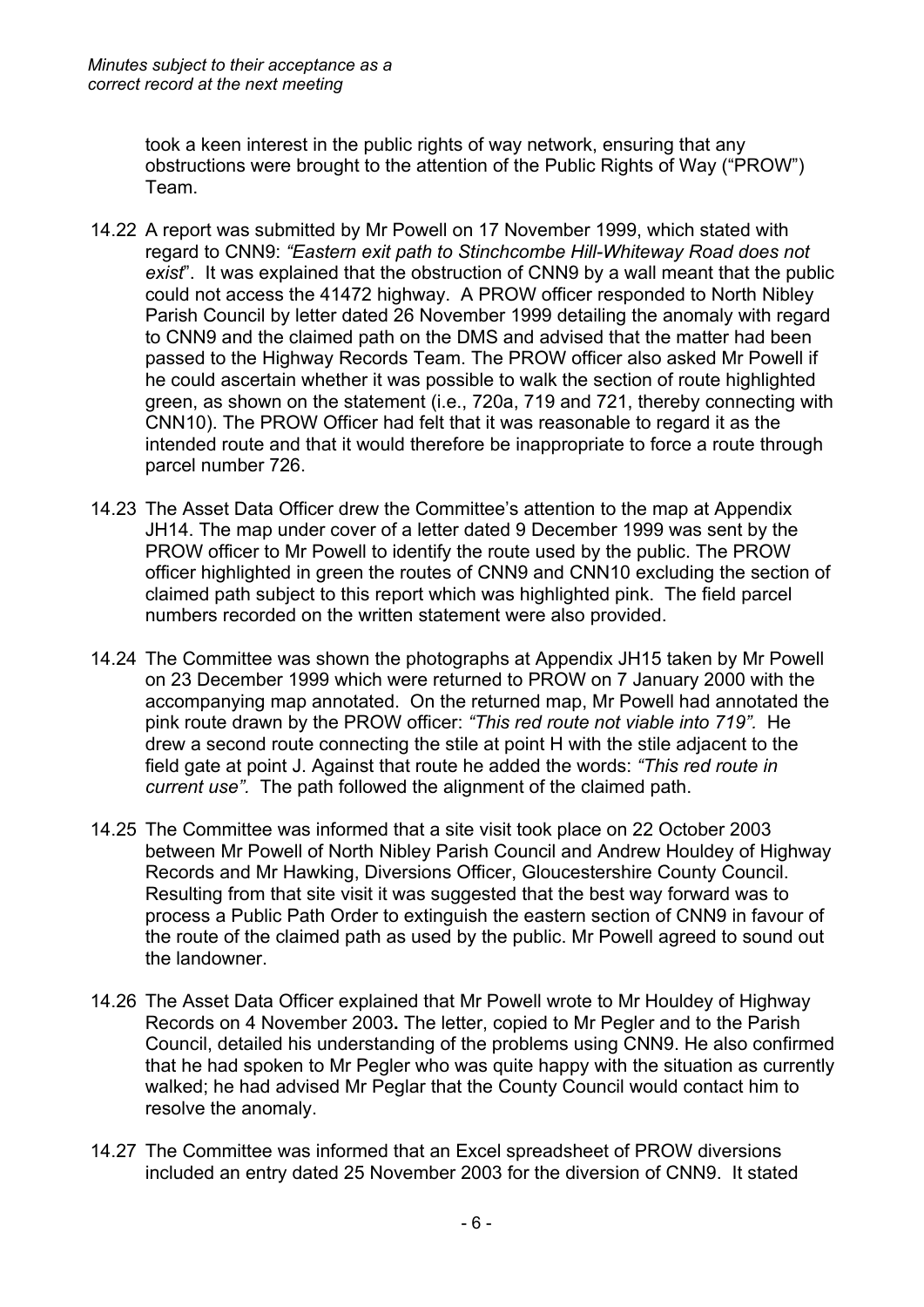*"County Council sponsored application to sort out Definitive Map anomaly at Breakheart Quarry. Waiting response from landowner".* It was reported that the responsible officer had retired many years ago and no file had been found.

- 14.28 The Asset Data Officer explained that in the table of diversions, within the PROW computer files at Gloucestershire County Council, the entry stated: "negotiating compensation with landowner – last correspondence 2007". The Committee was also informed of the contents of a memo on file dated 19 February 2007 from a PROW officer to two PROW Line Managers, which outlined the conversation the officer had had with Mr Pegler. The PROW officer had indicated in the memo that Mr Pegler had agreed to the diversion onto his land, for a sum of £150.00. in compensation. The Committee's attention was drawn to a copy of the plan showing the proposed diversion attached to the letter and also to a similar letter of 6 October 2006 addressed to North Nibley Parish Council at Appendix JH16.
- 14.29 A member of the Committee pointed out that the memo referred to an unrecorded conversation with Mr Peglar, and represented only the PROW Officer's recollection of the conversation. In response, the Asset Data Office advised that the primary issue to be decided was whether there was evidence to show that public rights subsisted or were 'reasonably alleged' to subsist. It was not necessary therefore for evidence to be conclusive or 'beyond reasonable doubt'.
- 14.30 The Committee was informed of the details of the past correspondence with the S. Cotswold Ramblers' Association Group. It was pointed out that a letter from Mr Heaton, Footpath Secretary dated 20 August 2001, was incorrectly dated 24 March 2001 on the Power Point presentation.
- 14.31 The Committee was advised that nothing in the correspondence between Gloucestershire County Council and North Nibley Parish Council and the S. Cotswold Ramblers' Association Group over the period 1996 and 2007, suggested that the landowner obstructed their use of the claimed path in any way. Further the Ramblers' Association held internal discussions with regard to pressing the County Council as Highway Authority to use its statutory powers to address the obstructions along CNN9 but ultimately chose not to do so in favour of lobbying for an official diversion to the route of the claimed path. The correspondence showed the intent of both agencies which was to have the claimed path added to the Definitive Map.
- 14.32 The Committee noted that the status of the claimed route was first called into question when the landowner obstructed the claimed route by means of a stock fence and padlocked gate erected in October 2019 and a native hedge planted shortly thereafter. The user evidence was therefore assessed over the statutory qualifying 20 year period 1999-2019 leading up to the application.
- 14.33 The Asset Data Officer explained that the Land Registry indicated that the land over which section B-C crossed as shown on Appendix JH3 was unregistered. An inspection of the Rural Payments Register however recorded that the land was now in the ownership of the Breakheart Community Project Ltd. Historically a conveyance dated 1958, between the Merchant Venturers of the City of Bristol &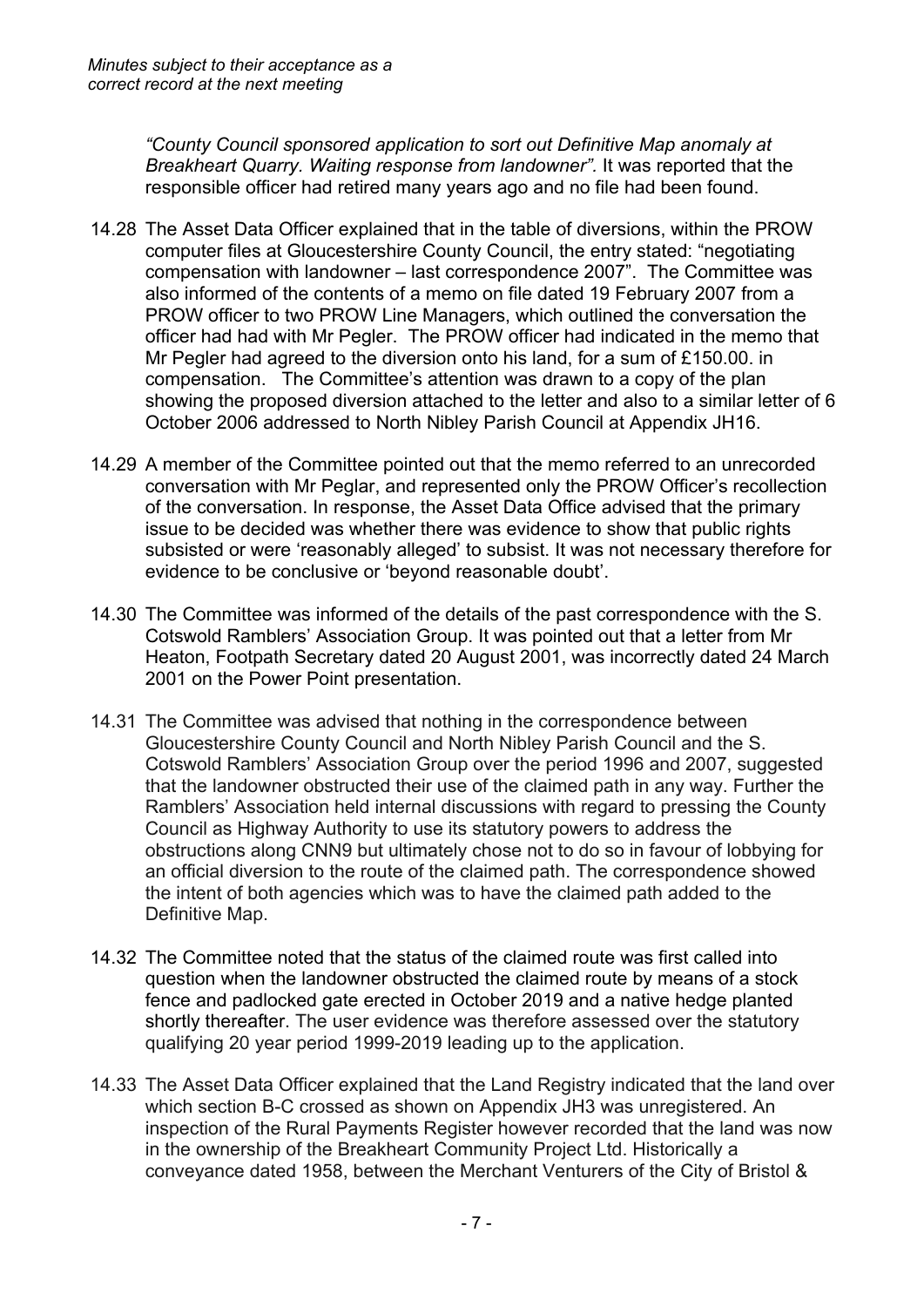Dursley Rural District, granted an easement for access to the reservoir "*along the roads or way coloured brown on the said plan*". The road referred to, included the section of unregistered land B-C. It should be noted however that there was no explicit reference in section 31(1) of the Highways Act 1980 of use having to be of a level to have come to the attention of the landowner. It did not speak of a landowner being deemed to have dedicated the way, but of the way being deemed to have been dedicated, i.e. irrespective of the existence or non-existence of a person capable of dedicating the paths.

- 14.34 The Committee noted that the application was initially supported by the user evidence of 29 individuals, collected on User Evidence Statements ("UES"). The Committee's attention was drawn to the summary and bar chart of use at Appendix JH19 & JH20.
- 14.35 The Asset Data Officer explained that all but three of the 29 individuals identified a path which was largely consistent with the depiction of the claimed route A-B-C on the plan**.** Most described the path as running between 2 stiles, i.e. A-B, thus falling short by 8m of the termination point C. However, most of the individuals also either drew the path on the accompanying plan extending to point C or supplied grid references which included it. Individuals who omitted the 8m of path extending to point C completely were contacted by letter of 19 February 2020 seeking clarification. Those who did not respond were identified in the summary as No's 3, 4 & 10 and as such their UES' were not included within the overall tally of users.
- 14.36 The Committee was informed that use by the remaining 26 individuals dated back to 1969 and all claimed use of the path over part or all of the qualifying period: 1999-2019. Of those, 17 claimed use of the path over the whole period. All use appeared to have been for recreational purposes by individuals on foot only and the frequency of use varied: 4 claimed daily use; 15 claimed weekly use; 3 claimed monthly use and 4 claimed use of the path every few months. In response to Q.6: *how wide is the application route*? There was a variety of responses: 2 individuals did not specify a width; 12 stated 1m (3ft); 4 stated 1.5m (4/ 5ft); 2 stated 2m; 3 stated 3m; 1 stated 4m; one stated walking width and one stated wide enough for two people to walk side by side. Where no evidence existed as to the boundaries of a track, the presumption would be that the way was a "*strip of reasonable width.* It was clarified that if the Committee was minded to recommend that an order should be made, a width of 2m was recommended based on the common law presumption that a path should be wide enough for 2 people to pass and re-pass.
- 14.37 The Asset Data Officer explained that Mr Moss via his legal representative, Wilsons Solicitors, alleged that the Foot and Mouth Disease ("FMD") 2001/2, during which the national public rights of way network was placed under a closure order (in Gloucestershire from 28 February 2001) constituted sufficient evidence of an interruption for the purposes of Section 31 Highways Act 1980 to rebut the statutory test of presumed dedication. The Committee was advised however that an 'interruption' for the purposes of s31HA80 was an action taken by the landowner to show that he maintained that the way was not a highway and had no intention of dedicating it as such. In case law Merstham Manor v Couldson and Purley 1932, it was considered that to constitute an interruption, there must be some "*physical and*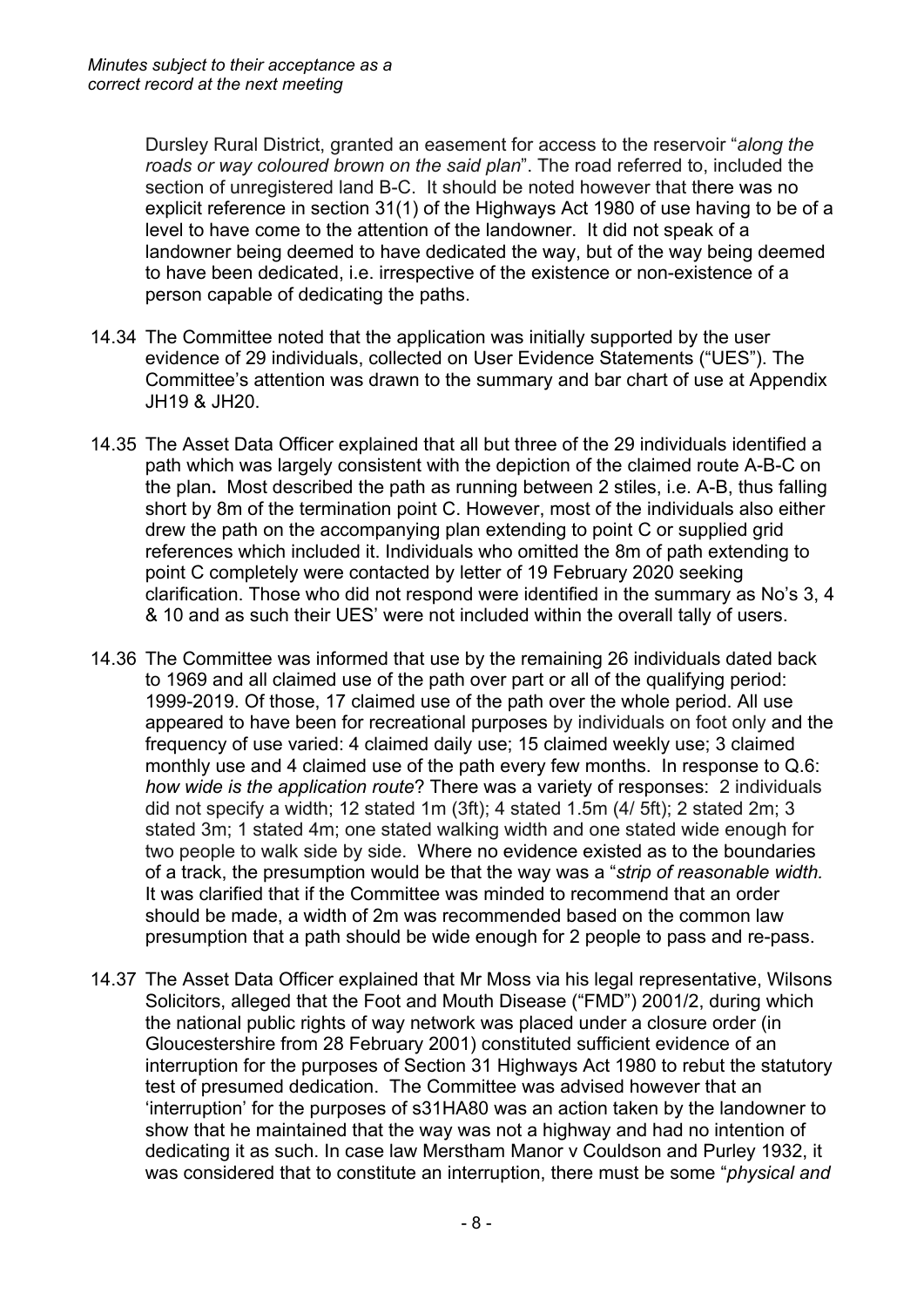*actual stopping up of enjoyment*" of the public's use of the way and it must not be shown to be for any other purpose, i.e. preventing cattle escapes.

- 14.38 The Committee was informed that Kerr J in the High Court judgement in Roxlena 2017 criticised the Planning Inspectorate's advice note on FMD. He nevertheless acknowledged that there was enough evidence of use of the paths that the 'reasonably alleged' test was sufficiently met without investigating the extent of abstinence of use during the FMD outbreak. Therefore his finding on the question of FMD and interruption was *obiter dicta*. The Court of Appeal 2019 reached the same conclusion on the 'reasonably alleged' test, and did not dwell on the question of FMD and interruption. Lindblom LJ (with whom the rest of the court agreed) recited but did not endorse (nor depart from) Kerr J's finding in the court on the question of FMD and interruption.
- 14.39 The Committee was informed of the details of the response to Mr Kind (a consultant on public rights of way issues for over 30 years) following his challenge to the Planning Inspectorate on their position regarding FMD. The Asset Data Officer clarified that to date, the Planning Inspectorate stood by Advice Note No.15 and had not withdrawn it.
- 14.40 In response to a question it was also clarified that the claimed path subject to the application, not being an official public footpath, was not subject to DEFRAs national closure of public rights of way and Gloucestershire County Council did not supply FMD closure notices for land which was not part of the existing PROW network.
- 14.41 The Asset Data Officer confirmed that no evidence had been submitted by users, or by members of North Nibley Parish Council or the Ramblers' Association, to show that they were prevented by the landowner from using the path over that period, whether by word of mouth, notice or by physical obstruction. The Committee was therefore advised that following the guidance provided by DEFRA and the Planning Inspectorate, the report did not accept that FMD acted as an interruption capable of rebutting a statutory claim of presumed dedication.
- 14.42 The Committee was informed that for a claim to give rise to a presumption of dedication, user must be without force, secrecy or permission. Use that complied with those three requirements was termed user 'as of right'. There was no evidence that use of the claimed path has been by force or in secrecy.
- 14.43 Mr Moss however had alleged that the claimed path had been used by express permission, thus defeating the 'as of right' part of the statutory test. It was claimed that the landowner granted permission to a number of organisers to use the path.
- 14.44 The Committee was informed that the law drew a distinction between acquiescence by the owner on the one hand and licence or permission on the other. Use, which was by acquiescence of the landowner was 'as of right' and passive toleration was all that was required to evidence that. However, a path used with express permission and thus not 'as of right' would mean that a landowner was granting the public a temporary, revocable license but with the intent that it should not be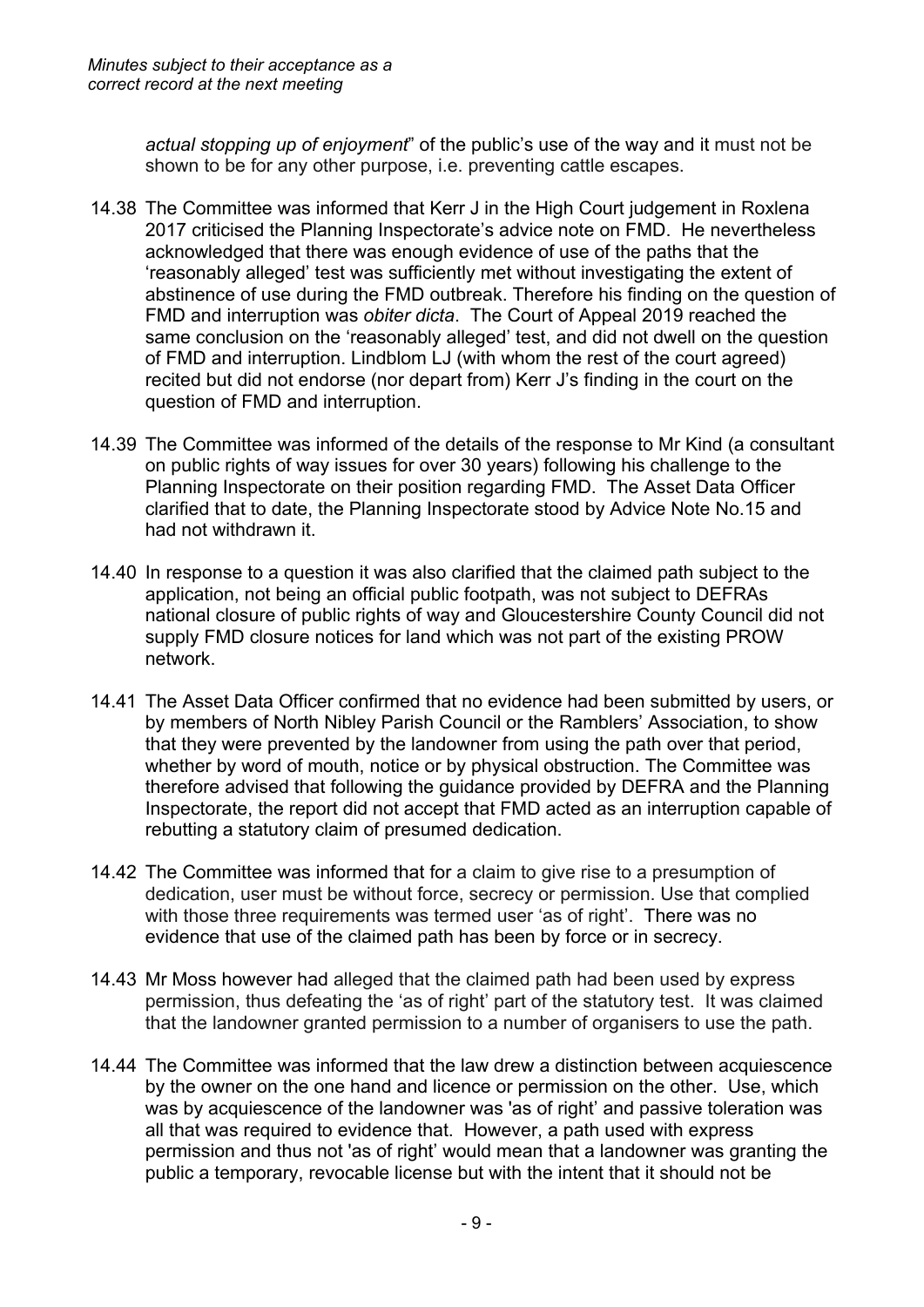permanently dedicated as a public right of way. To rebut the 'as of right' test therefore, involved some positive act or acts on the part of the landowner to show his intent.

- 14.45 The Committee was advised that when applying case law (Beresford Trustees v Secretary of State for the Environment and Cumbria CC, 1995), it did not follow that the issuing of express/ implied permission to specific parties demonstrated a wider lack of intention to dedicate to the public at large.
- 14.46 The Committee acknowledged that the trails, walks and the run had been promoted by the organisers for years. It was also acknowledged that permission had been sought privately from the previous landowner, Mr Pegler, although no evidence of this had been submitted. When considering the Dursley Dozen Run and the Ramblers' Association's walks booklets, no evidence has been submitted to show that the 'permission' was communicated to the public. Dursley Running Club did not advertise the permission as part of their online promotion of the event or by means of physical notices along the claimed path itself.
- 14.47 The Asset Data Officer informed the Committee that with regard to the Ramblers' Association's walks booklets, there was no mention within either edition; 1995 or 2007, that use of the claimed path was by permission. A comment made by Mr Heaton, S.Cotswold RA Footpath Secretary however, in a letter dated 20 August 2001, appeared to contradict that statement.He described the claimed path in the following way: "…*in this case the unofficial permissive route is far preferable".* However he then admitted *"… we have been unable to discover who the landowner is….".* That comment casted doubt on whether permission was sought from the landowner to include the claimed path within the walks booklets and it followed that 'permission' in that context could not rebut a claim of presumed dedication.
- 14.48 It was clarified that the action of privately seeking permission to use the claimed path as part of the Dursley Dozen's annual run or by the RA as part of their walks booklet, but not communicating this to the public would not constitute sufficient evidence of use by 'permission' thus defeating the 'as of right' test.
- 14.49 The Committee was informed that the Lantern Way and the Breakheart Trail, produced by 'Dursley Welcomes Walkers', both advised the public that use of the claimed path was with the landowner's permission and thus might be expected to constitute sufficient evidence to defeat a claim of presumed dedication. Mr Ashbee, a member of Dursley Welcomes Walkers, was responsible for seeking the landowner's permission to incorporate the path within the walks. He supplied user evidence and was identified as No 22 in the summary. In response to Q*.12: 'Did the owner give you permission to use the application route?'* He confirmed *"Yes"… "Owner said to me by telephone he allowed the path to be used and I could sign it as part of a new route called the Lantern Way – about 2014".* The Asset Data Officer emphasised, however that again it was important to consider the context in which the word permission had been used, and referred to David Ashbee's response to the consultation as outlined in the report.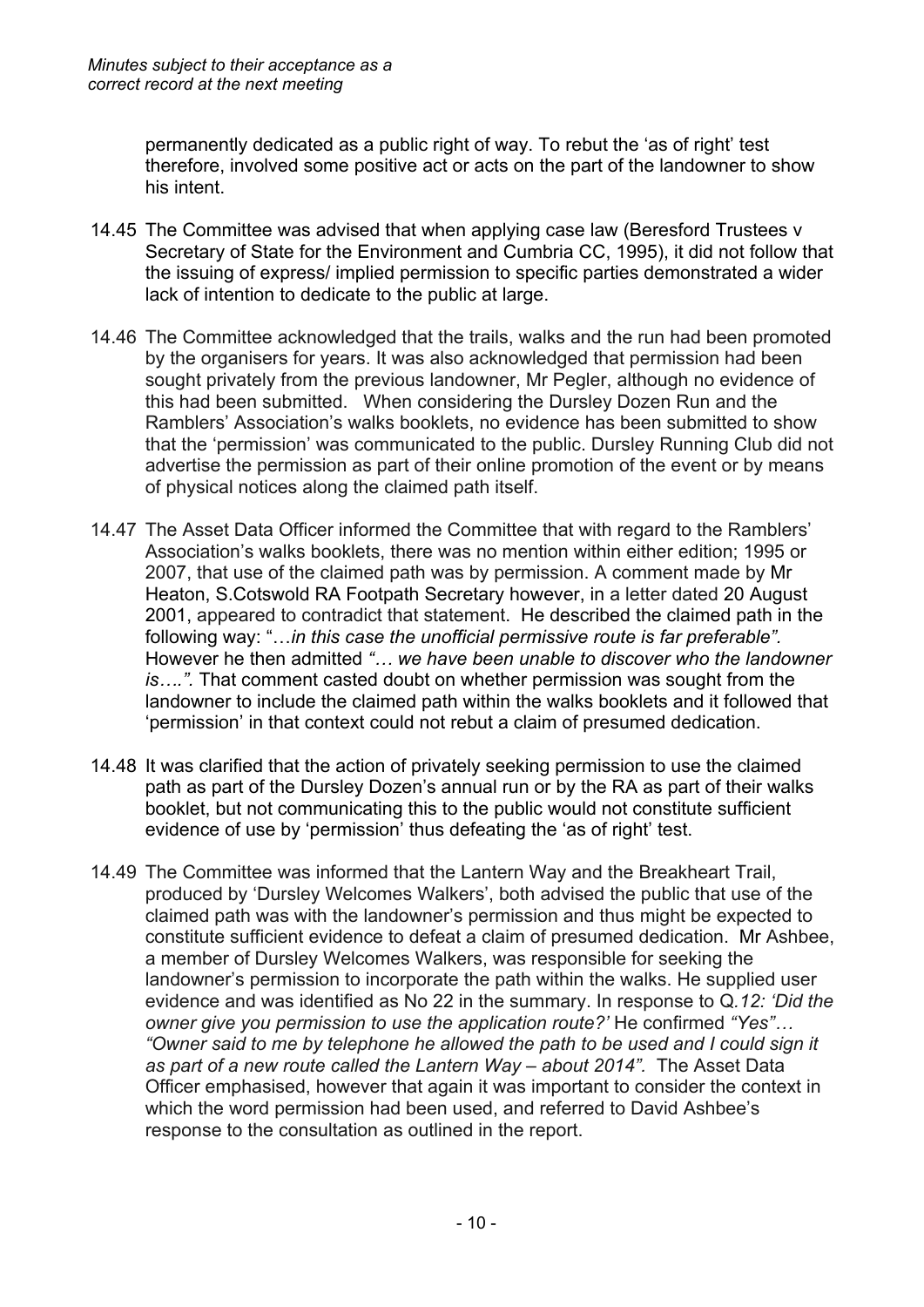- 14.50 The Asset Data Officer explained that whilst granting permission for the claimed path to be included in the walks leaflets, Mr Pegler's direct remarks to Mr Ashbee, showed that he considered the claimed path to be an official public footpath. That could be based upon the fact that 7 years previously in 2007, he had been contacted by a PROW Officer to ask him if GCC could divert part of CNN9 onto his land along the route of the claimed path to address the conflict in the DMS, which he had agreed to. In response to a question it was clarified that no compensation had been paid to Mr Pegler in order that part of Public Footpath CNN9 could be diverted onto his land. The PROW Officer had transferred to another team shortly after contacting Mr Peglar and it looked like the diversion was then subsequently overlooked.
- 14.51 The Asset Data Officer explained that Mr Pegler's 'permission' for the claimed path across his land to be included in the Lantern Way and the Breakheart Trail was not based upon a temporary license which could be revoked at will whilst retaining his intention of not permanently dedicating the path. His direct comments to Mr Ashbee indicated that he was under the impression that the GCC sponsored diversion had been processed and the path had been dedicated as an official public footpath and thus in effect, Mr Pegler rebutted the allegation himself that use of the path was by permission and thus not 'as of right'. She stressed that the fact that the diversion had not taken place or that no compensation had been paid was irrelevant. Following the launch of the walks, he did not punctuate the public use of the path across his land by occasional closures or notices. Whilst aware of the use to which the land was being put, he took no action to deter it. She added that Mr Ashbee's statement suggested that the decision was taken by the organisers, in good faith, but independent of the landowner, to use of the word 'permission' within the description of the Lantern Way and Breakheart Trail, perhaps because they did not want to misrepresent the status of the path. Mr Ashbee stated in response to Q.13 of his UES: "*I knew from maps that it (claimed path – officers clarification) was not a PROW.*" The Asset Data Officer suggested that a better word to describe the claimed path within the leaflets may have been 'unofficial'. They did not however reflect the landowner's view with regard to the path and therefore use of the word 'permission' in the walks description in that context was not considered sufficient evidence to rebut the 'as of right' test.
- 14.52 The Committee noted that members of the public claiming use of this path were asked in Q.12 of the UES: "*Did the owner give you permission (or did you seek permission) to use the application route*?" A total of 24 out of the remaining 26 individuals responded "No".
- 14.53 Question 10 asked: *have you ever seen signs or notices suggesting whether or not the application route is a public right of way? (*prior to the 2019 permissive path signs):
	- Mr Snell, identified as No.26 in the summary stated: "*Yes- marked public footpath by both stiles marked on the map since I've been using it between 1977 and 2019*".
	- Mr Scragg, identified as No.23 in the summary (1996) stated: "*yes – public footpath arrow on both stiles".*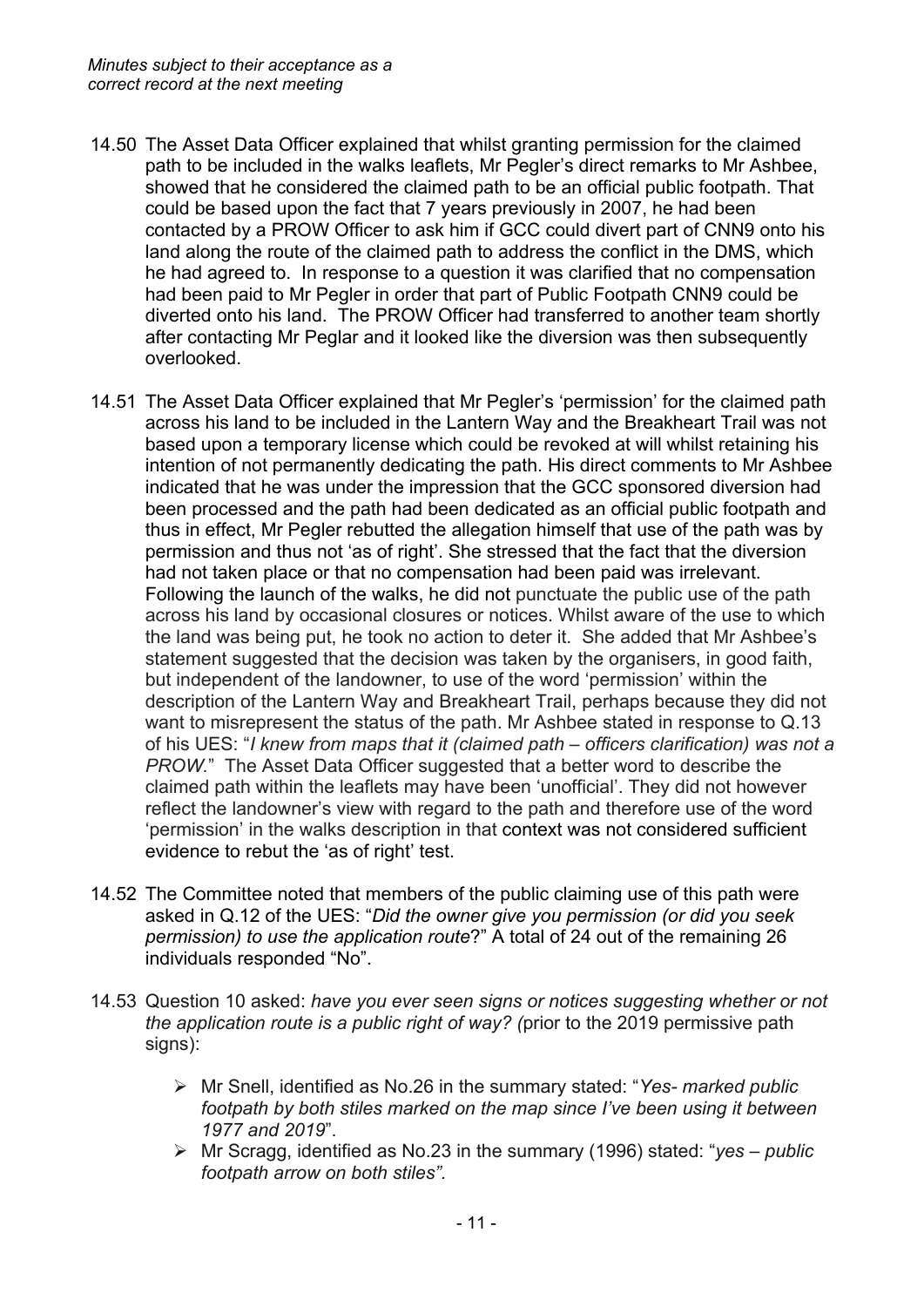- Ms Blitz, identified as No.2 in the summary (2017) stated: *"Yes – Gloucestershire County Council Public Footpath signs were in place both sides of both stiles indicating a public right of way. Also Jubilee Way and lantern Way signs".*
- 14.54 In response to Q.13: *has anyone ever told you that the application route was not public*? No one responded 'Yes'. Mr Ashbee commented however that "*I knew from maps it was not prow*".
- 14.55 The Asset Data Officer reported that the responses indicated that the public did not consider that they used the path with permission or that they required it.
- 14.56 The Committee was informed that in addition to the evidence submitted within the UESs, the promoted use of the claimed path via the walks leaflets and booklets was evidence of user by the public of such a volume that the landowner could not have been unaware of it even of he had not been approached by the organisers of events and walks. The physical characteristics of the path demonstrated the landowner's acquiescence. The applicant noted PROW waymarks on the stiles at either end of the path throughout her use of the path which dated back to 1972 and Mr Snell noted similar signs throughout his use from 1977. Stiles at each end of the path were noted by Mr Peace who claimed use of the path from 1969.
- 14.57 The Committee was informed that when considering the qualifying period 1999- 2019, no evidence had been submitted to show that any 'overt' action was taken by the landowner to challenge the public's use of the claimed way or to indicate to them that he had no intention of dedicating the path, whether verbally, by notice or by physical obstruction. The outward appearance of the landowner's action was of acquiescence over a long period. Further, in 2003 & 2007 he had agreed to dedicate the path as an official public footpath and considered by 2014 when approached by one of the organisers of the Lantern Way, that it had become so.
- 14.58 The Asset Data Officer advised the Committee that it was her opinion the evidence was sufficient to show, that a public footpath was reasonably alleged to subsist over the claimed route and it was her recommendation that it should be recorded on the definitive map and statement. The final decision of course lay with the Committee.
- 14.59 The Committee was informed that the application could also be considered at common law. The Asset Data Officer indicated that the Pegler family, who owned the field over which the claimed path crossed from 1939, knew of and acquiesced in the use of the path by the public. Unlike the statutory test, it was not necessary to demonstrate a defined period of continuous use and the case was considered on its individual facts.
- 14.60 The Asset Data Officer detailed the relevant evidence which could be considered at common law, and explained that it was her opinion that the same would be considered sufficient to represent 'acceptance by the public', one of the preconditions for the creation of a highway at common law.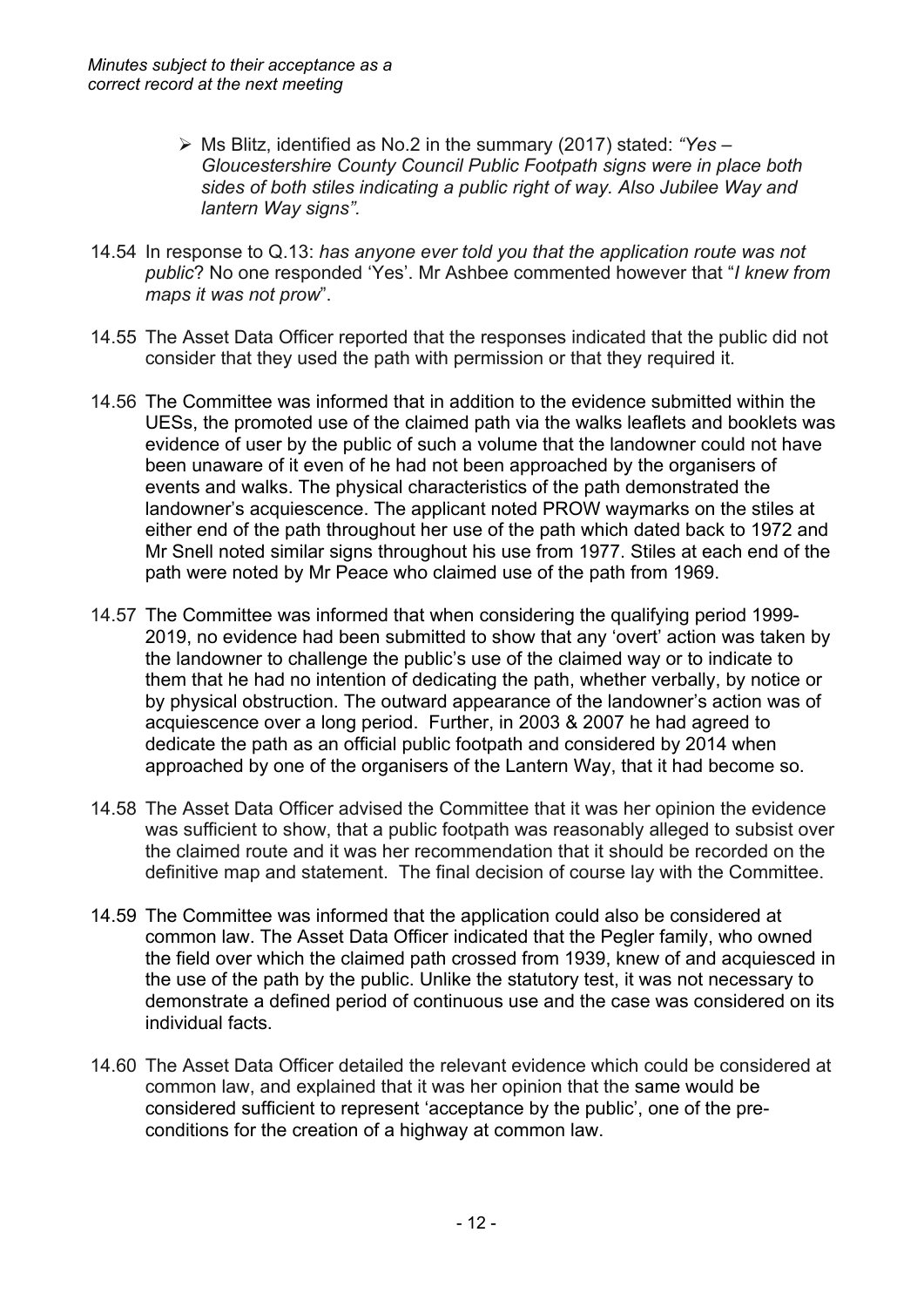- 14.61 The Asset Data Officer reiterated that there was no evidence that any permission granted by the landowner to the Ramblers' Association for their 1995 walks booklet and the organisers of the Dursley Dozen Run which started in 1989 was communicated to the public and thus would not rebut the 'as of right' test.
- 14.62 The lack of 'overt' action taken by the landowner to rebut any suggestion of dedication such as erecting physical barriers, installing notices stating that the route was not a public right of way or turning people back represented the other precondition for the creation of a highway at common law; implied dedication.
- 14.63 The Committee was informed that the available evidence suggested that there had been a route corresponding to the claimed path dating back to the late 1950s which the public had used on foot, as of right and without interruption thus giving rise to an inference of dedication at common law.
- 14.64 In concluding her presentation the Asset Data Officer advised the Committee that the case had been made in the report for a claim of statutory presumed dedication over the period of 1999–2019 but that a claim of inferred dedication at common law citing use dating back to the late 1950s, had also been considered. She explained that there was conflicting evidence between the current landowner and the users with regard to use being 'interrupted' and 'by permission'. However, the report set out the context of why those arguments should be rejected, and it was submitted that the user evidence was sufficient to show that the claimed path A-B-C was reasonably alleged to subsist as a public footpath and therefore the section of path must now be protected by being recognised on the Definitive Map as a public footpath.14.65 Having considered all of the information before it the Committee resolved to recommend:

That an order be made to add a length of public footpath to the Definitive Map of Public Rights of Way between points A-B–C.

# **15. PUBLIC QUESTIONS - ABOUT THE MATTERS WHICH ARE WITHIN THE POWERS AND DUTIES OF THE COMMITTEE**

No public questions had been received on matters which were within the powers and duties of the Committee.

# **16. MEMBERS' QUESTIONS - ABOUT THE MATTERS WHICH ARE WITHIN THE POWERS AND DUTIES OF THE COMMITTEE**

No written questions from members had been received on matters which were within the powers and duties of the Committee.

# **CHAIR**

Meeting concluded at 12.10 pm